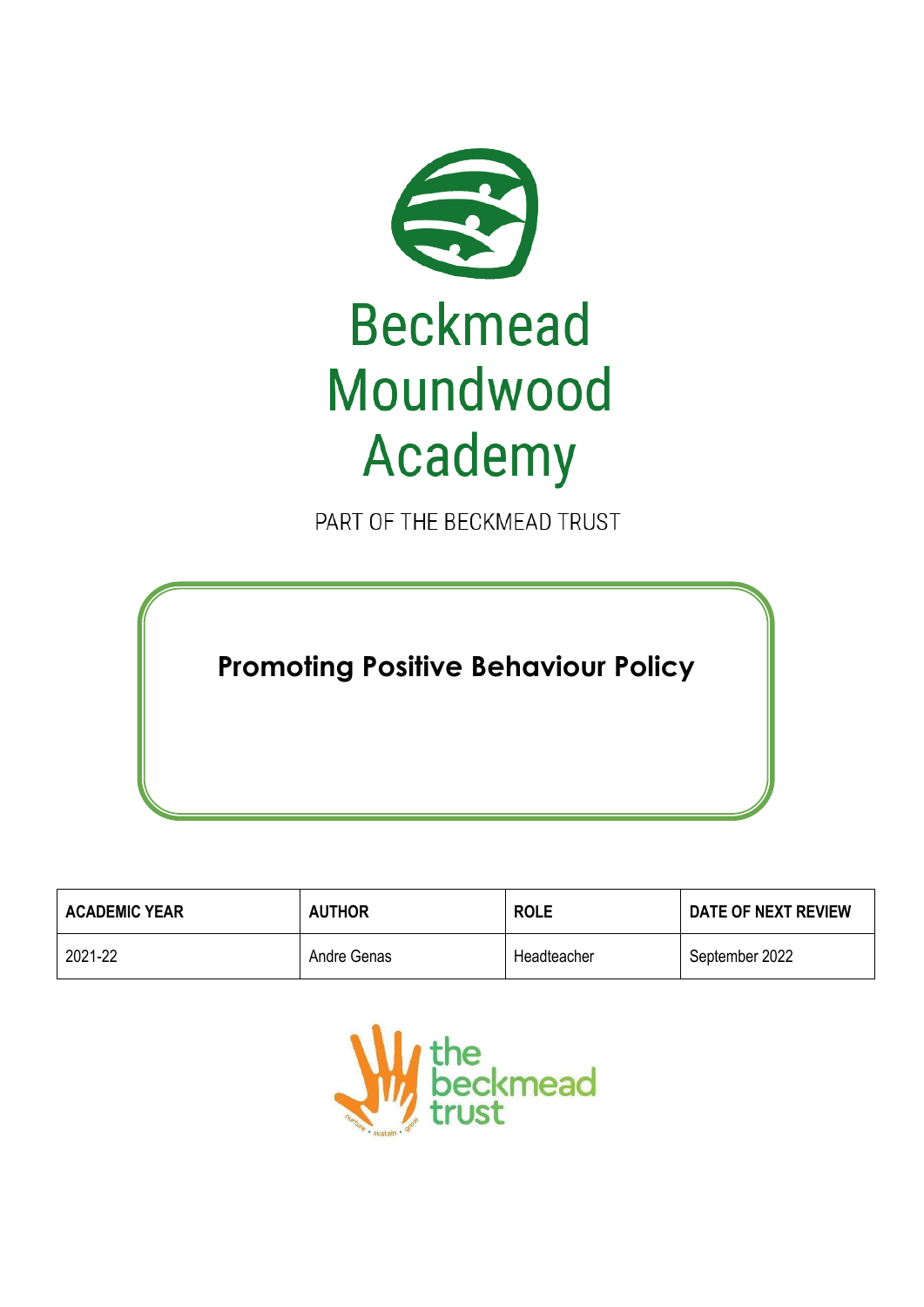# **1. INTRODUCTION & GENERAL PRINCIPLES**

Promoting good behaviour within The Beckmead Moundwood Academy requires the set up and maintenance of a learning environment which allows staff and parents to support pupils with SEMH/ASD and challenging behaviour to manage their feelings and their behaviour effectively, both at home and at school.

Some of our young people may also come to us with experiences of insecure attachments to caregivers, traumas such as domestic violence, bereavement and histories of rejection and exclusion. The school uses an approach that understands their behaviour in the context of these factors and helps them realise their full potential by using strategies that work therapeutically with their difficulties. This includes:

- Staff who are trained in supporting pupils to manage their feelings and behaviour so that challenging or passive behaviour associated with SEMH or Autism is brought to a manageable level and pupils can show that they are ready to learn. Pupils who are on the autistic spectrum do not automatically understand rules and boundaries incidentally as non-autistic people do, therefore staff are committed to teaching pupils to learn how to make choices about their behaviour – to choose behaviour that works for you and those around you, rather than to become angry and blame yourself and others
- A nurturing approach that involves caring, consistent, empathic, nonretaliatory and boundaries relationships between staff and pupils
- Recognising that pupils may have early-years needs (e.g. play) that are unmet and need to be provided before they can progress. This may mean providing support which is appropriate to their emotional/social age rather than their calendar age
- Developing pupils' abilities to understand and communicate about their emotions
- Teaching the students how to self-regulate by using specifically taught relaxation and calming techniques, how to monitor their levels of anxiety, and how to return to being 'Just Right' during times of raised levels of anxiety.
- A positive approach with a focus on praising and rewarding good behaviour, recognising and developing strengths and abilities and helping pupils to develop an improved perception of themselves
- Ensuring that pupils always feel wanted and supported despite their behaviour – firm expectations around behaviour without shaming or further damaging self-esteem
- Acting as appropriate role-models for our pupils. Being aware of our verbal and body language as well as our emotional reactions to the pupils and how we respond to them. Being responsible about seeking support when needed
- Harmful online behaviours are addressed using guidance from both the esafety policy and this behaviour policy.
- Providing good attachments for our pupils whilst being sensitive to and supporting relationships between parents/carers and their children
- Providing opportunities for specialist therapeutic input where needed
- Providing opportunities for pupils to demonstrate maturity and responsibility as they progress up the school
- Having a wide variety of tailored resources including those drawn from external professional organisations such as the Police, Street Doctors and the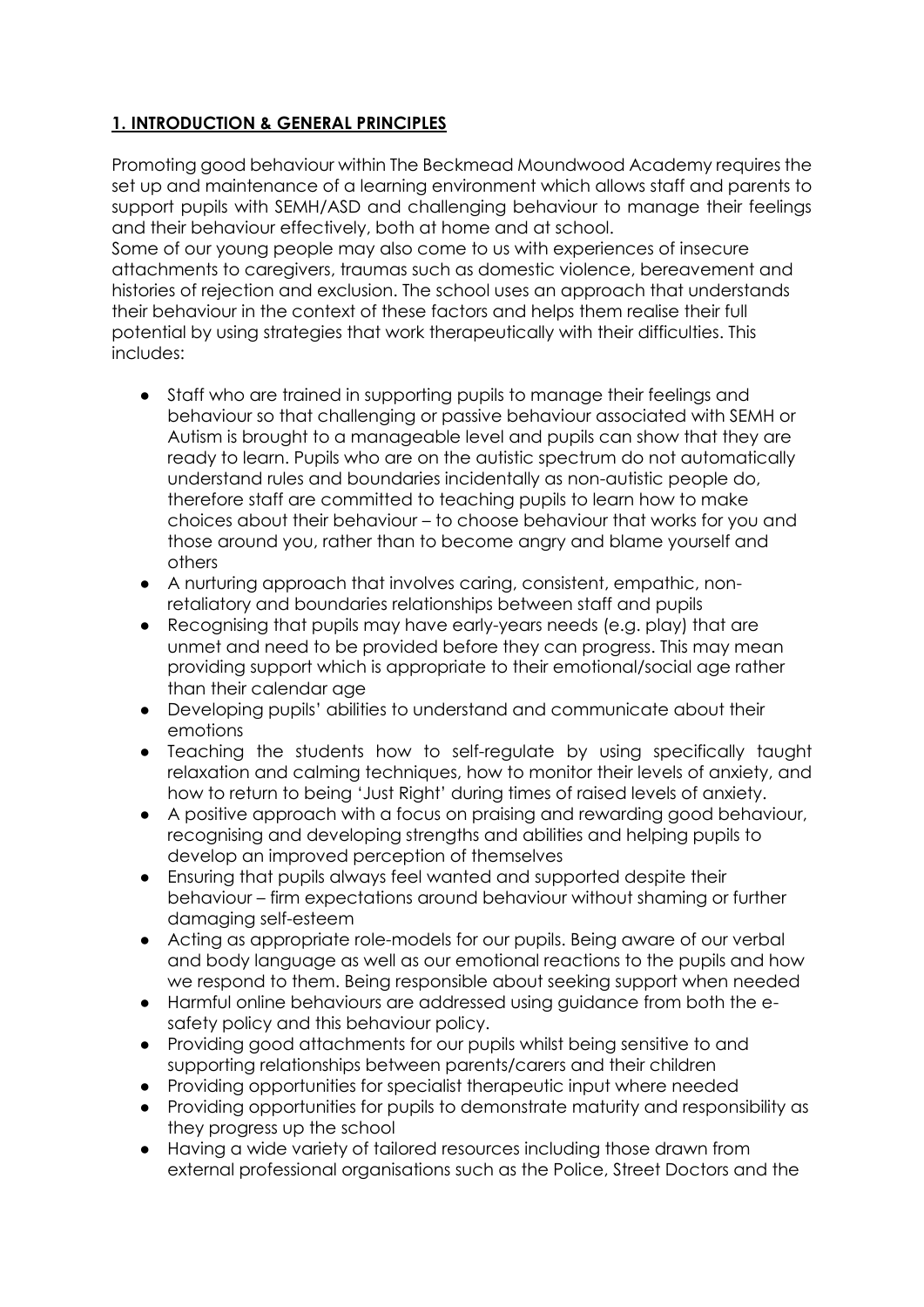Substance Misuse Team that are used to engage the students in the range of techniques.

Although we can adapt this approach to our own cultural backgrounds and language styles, it is important that as a staff body we work consistently and in a joined-up way with our pupils and that the approach is used throughout the school.

## **2. UNDERSTANDING OUR PUPILS' NEEDS**

It is important that we understand the meaning behind our pupils' behaviour if we are going to be able to support their difficulties. Our pupils' behavioural difficulties are caused by either experiencing previous trauma and/or viewing the world in an autistic manner which often means that others' perspectives are not considered or understood. Pupils who have SEMH or autism also have difficulties with communication and social interaction which lead to misunderstandings and anxious feelings.

Some pupils may have attachment difficulties with parents/carers and may have developed protective behaviours that have helped them cope with their situations. Typical behaviours include:

- Tantrums
- Apparent rudeness and ignoring of others
- Need to control situations and adults
- Language processing difficulties
- Disproportionate anxiety around changes and transitions
- Insecure attachment behaviours clinginess, defiant independence, mistrust of adults, ambivalence (clinginess combined with rejecting behaviours)
- Lack of awareness or tolerance of external boundaries and lack of development of internal boundaries – risk-taking behaviours, impulsivity, inability to manage emotions, inability to think ahead and predict consequences, oppositional defiance
- Inability to understand or communicate about their feelings
- Inability to tolerate difficult feelings projects them into others through challenging behaviour to achieve temporary relief
- Lack of empathy for others (magnified when combined with their handling of the online world).
- When behind an online screen the behaviour of our pupils can become much more extreme due to a number of different reasons including their poor executive functioning and struggles to think through the consequence of their actions.
- Intense envy of their peers.
- Feelings of low self-esteem, critical of self, unable to recognise achievements
- Intense fear of failure, inability to take healthy risks (e.g. in learning)
- Hyper-vigilance always on the look out for threat, hypersensitivity to insult or perceived threat
- Inability to tolerate "good" and "bad" in the same person splits people into "good" and "bad" people and changes often who is perceived as "good" and who is perceived as "bad"

These behaviours can be frustrating and distressing when we are exposed to them daily but it is important that we see them in the context of our pupils' special educational needs and that we do not retaliate against them, i.e. we separate the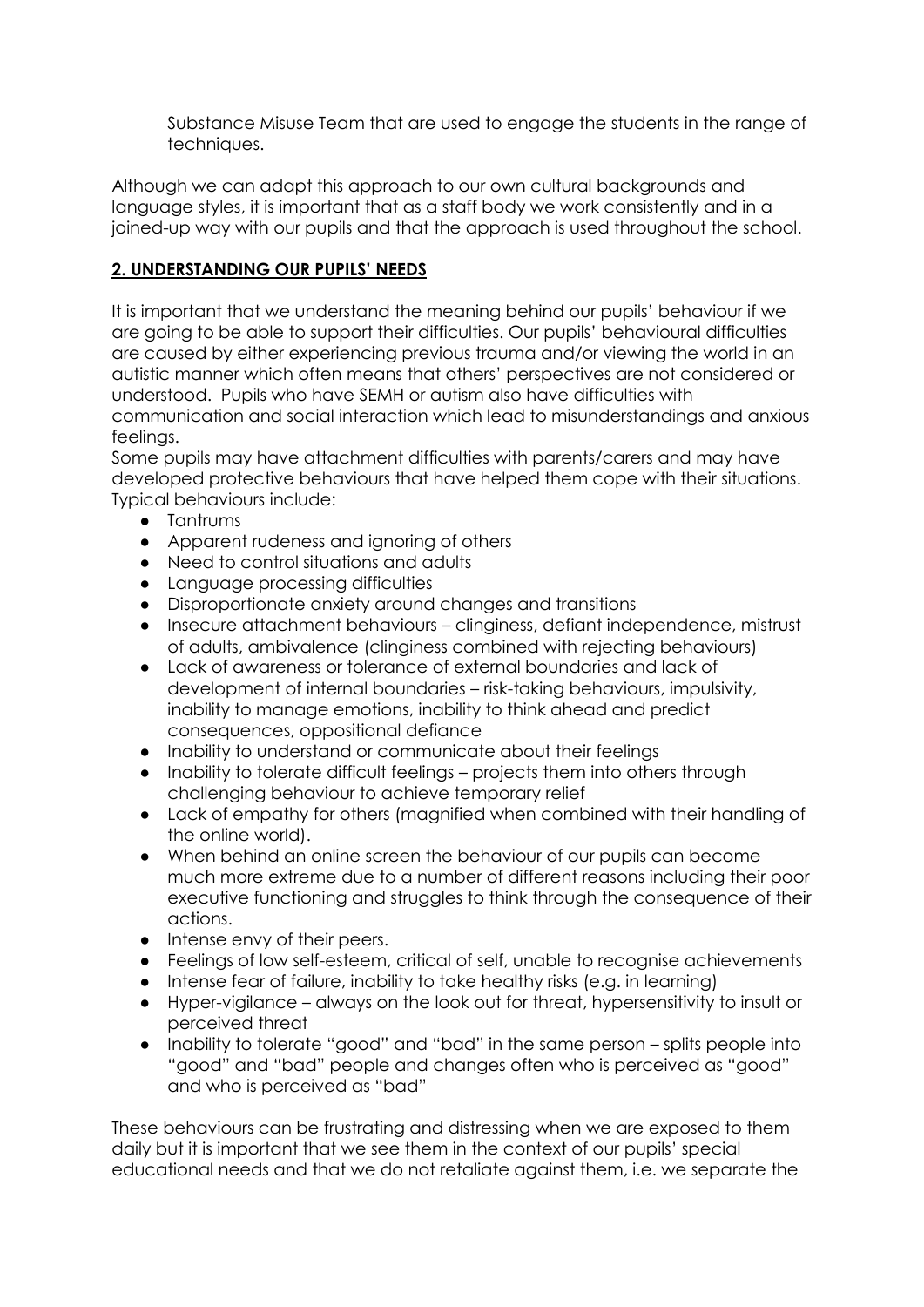child from the behaviour. With good support, pupils can learn to manage their anxious, challenging behaviours and to function in a more acceptable and effective way.

#### **3. ENVIRONMENT**

- Effective classroom management displayed by all members of staff. Teacher to ensure that class staff are aware of all planning and where it is kept in the classroom. Effective visual labels to ensure that the learning environment is clearly signposted.
- Classroom Rules In the first week of each term the students discuss and identify school and class rules which they agree to adhere to. This is discussed on a weekly basis within the PSHE session. During this session the students are able to identify what is working, what can be improved and any action they will take with their class/school team in order to support progress towards the achievement of their personal behaviour target.
- Visual signposting needs to include the following, adapted to the needs of the class group:
	- $\triangleright$  Timetable
	- $\triangleright$  Individual work stations
	- ⮚ Individual supports (social stories, visuals to reduce inappropriate behaviours)
	- $\triangleright$  Rewards (tokens, individual and class initiatives)
	- **▶ Reminders for good behaviour**
	- > Ignoring Cards for ignoring others' behaviours
	- ⮚ Learning board (breakdown of each lesson including objectives, activities required to complete lessons, behaviour required to complete tasks); differentiated through symbols where necessary.
	- $\triangleright$  4 part lesson structure: Warm up, Listening, Activity, Check.
- The targets from the pupil's IEPs are displayed in the class room. Progress against the targets should be commented on informally on a daily basis and formally on target monitoring sheets at least three times each half term.
- A whole school programme of personal and social education lessons which include focussing on relationships and caring for others. These will run throughout the school and are based on a variety of materials including SALT materials, Forest skills, Social skills lessons and SAFE. These lessons will be differentiated according to age and need.
- All staff are trained in how to manage sensory needs of pupils who have difficulties processing their sensory input. An Occupational Therapist carries out ongoing training and individual assessments, where needed, in order to advise staff on suitable strategies to ensure that pupils have the activity breaks or sensory input that they require to remain alert and focussed. This also includes 'sensory circuits' where the class will regularly carry out a series of exercises agreed with the OT in order to ensure that children are not overwhelmed.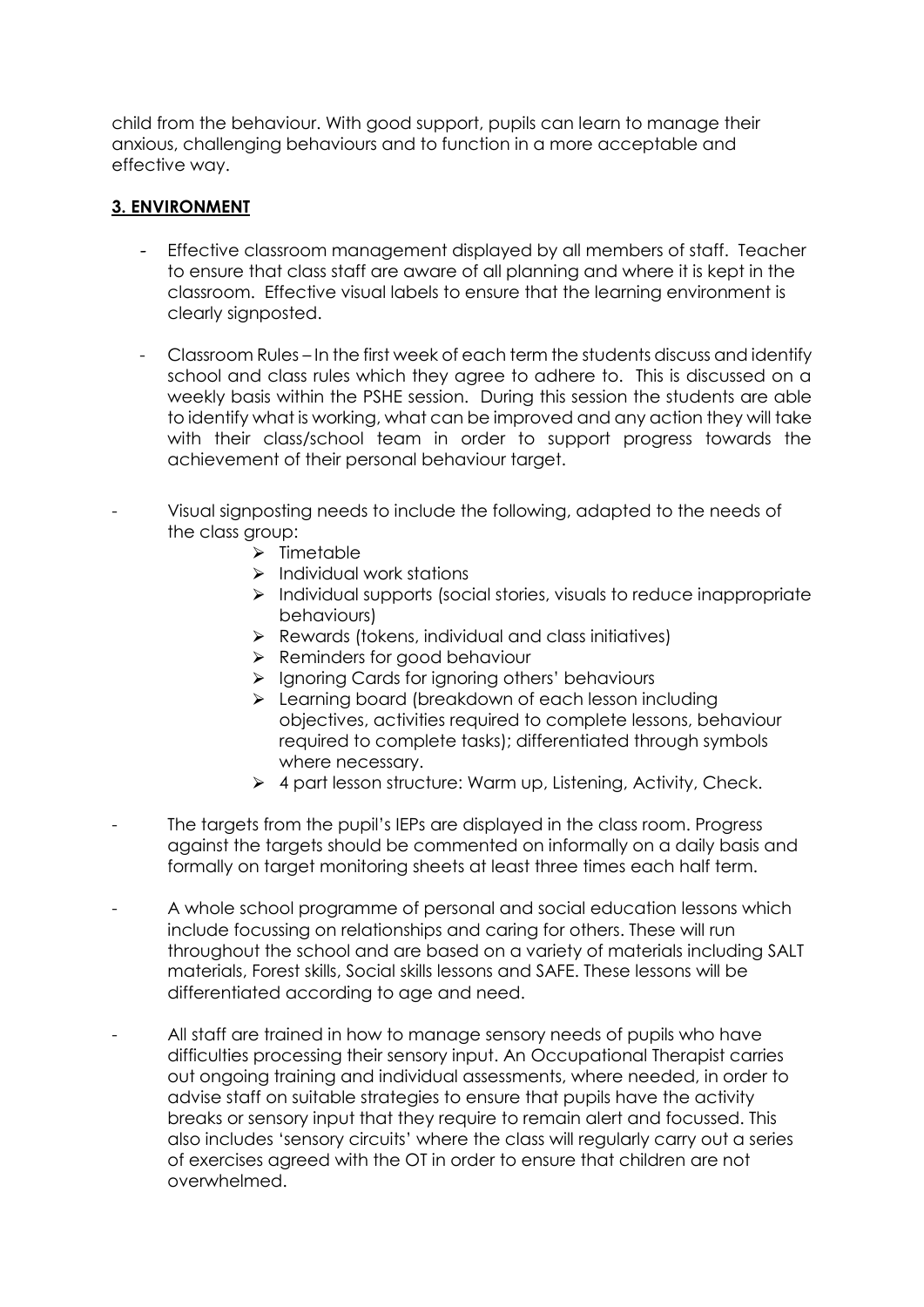- The classroom is clearly defined to include work areas and a nurture area. The nurture area is a comfortable area where pupils are encouraged to interact socially under the guidance of staff. This is where pupils eat breakfast, are prepared for the day, engage in play and recreational activities, and reflect at the end the day. For younger pupils, there should also be a separate play area.
- Classrooms should be clean, tidy and orderly and pupils encouraged to respect the room and its contents. To facilitate attachment to the class, a sense of belonging and pride in the class can be encouraged by for example:
	- Allowing the class to decide a name for the class
	- Pupils' names on the door
	- Examples of pupils' good work on the walls
	- Pictures of class trips etc on the walls
	- Giving pupils class jobs

# **4. ROUTINES AND DAILY TRANSITIONS**

Our pupils find transitions anxiety-provoking and these times are flash-points for challenging behaviour. They need help to cope with daily transitions:

- Use the beginning of the day to prepare pupils for the day ahead let them know (or remind them) about any changes to their usual routine
- Have clear visual displays of timetables which can be repeatedly referred to. Give older pupils small laminated copies of timetables to carry around.
- Prepare them for ending an activity or lesson by warning them that a break or change is due. Close the lesson/activity in a concrete way – sum up what has happened, achievements etc and what will happen next time. Reassure pupils when you will see them again to remind them of your consistent availability.
- When a lesson change involves a change of teacher, TAs can aid the transfer of attachment this involves by preparing pupils for the change and communicating to the 2nd teacher concerns and successes from the first lesson in front of pupils so they see a visible transfer of care.
- Really praise children who manage movement from one area to another and are in the right place at the right time.
- Make sure, when children leave a room, we remind them about coming back.
- Rehearse younger children through transitions. Predict it all and eliminate the unknown. Tell them what will happen when they return.
- Use the end of the day to go over the day and prepare for the following day. Give advance warning of any changes to routine. Many pupils find leaving the security of school very difficult. Reassure them that you will be there for them tomorrow and are looking forward to seeing them but that it is now time to go home.

# **5. PROVIDING GOOD ATTACHMENTS**

A secure attachment to a caregiver is essential for children's psychological development. Some of our pupils have not experienced this at home. If they experience secure attachments to caregivers at school, this can help them catch up on the development they have missed out on. This cannot and should not replace attachments to parents/carers but can be a vital "top up" if their full attachment needs have not been met at home.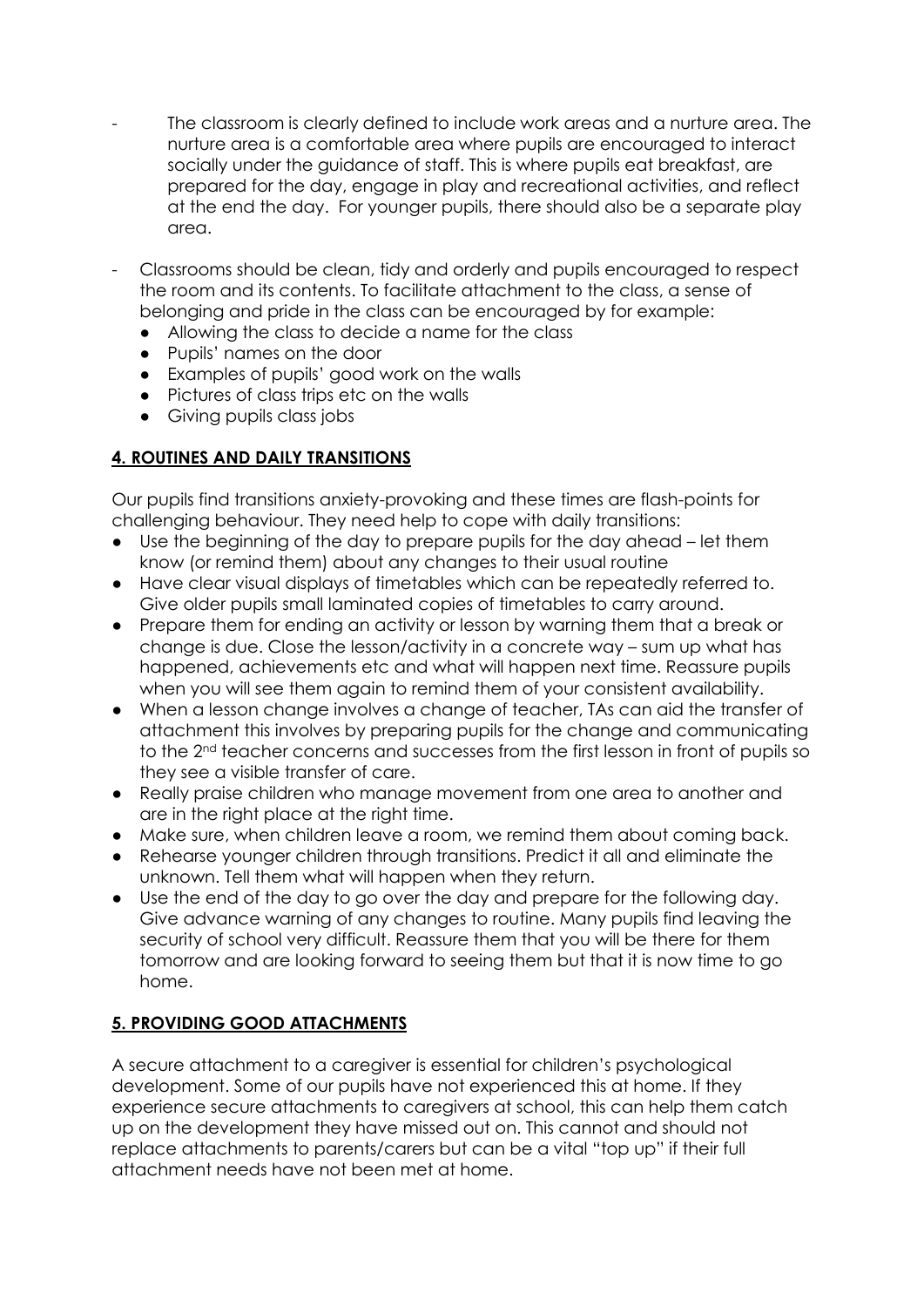Staff can provide secure attachments to pupils by:

- Being consistent, patient and dependable
- Tuning into their needs noticing when they are hungry, upset, tired etc and demonstrating care through your responses. Getting to know the child and what they need from your relationship with them.
- Empathising with and understanding their feelings
- Containing their distress/rage trying to understand the reasons for challenging behaviour and figure out solutions for the child, not retaliating through our reactions, managing our own behavioural responses to challenging behaviour
- Demonstrating unconditional acceptance of the child disapproving of behaviours, never the child as a person (e.g. "what you said was really rude", not "you are so rude"). Accepting that our relationships with pupils is often one-way to start with – not expecting much back from them

Knowledge of the child's background can help us build good attachments with them. When we understand what they've been through, this can help us put their behaviours into context. When you start to work with a child, reading their file and speaking to other professionals with experience of the child, e.g. school therapists, can help your understanding of them.

# **6. PROMOTING SOCIAL AND EMOTIONAL DEVELOPMENT**

Our pupils come to our school to learn about social skills and emotions as well as academic learning and it is important that we provide opportunities for this. Certain times should be focal points for this learning, e.g. breakfast, circle time, assemblies, end of day, break time and lunch, PSHE. However, social and emotional learning needs to be embedded throughout the whole day and a part of all lessons.

Activities for practising social skills and learning about emotions:

- Story-reading and story telling
- Circle time
- Forest skills
- Offsite activities that require group work skills such as BMX.
- Drama / roleplay
- Group musical activities
- Sport and games
- Group art activities
- Discussing films and stories in the news
- Action songs and rhymes encouraging the children to focus on the teacher
- Memory games both auditory and visual
- Speaking and listening activities
- Time for conflict resolution and facilitating apologies after incidents
- Lego club
- Sessions facilitated by external professionals such as Street Doctors, The Police, the Safer Croydon Team and the Substance Misuse/ Sexual Health workers.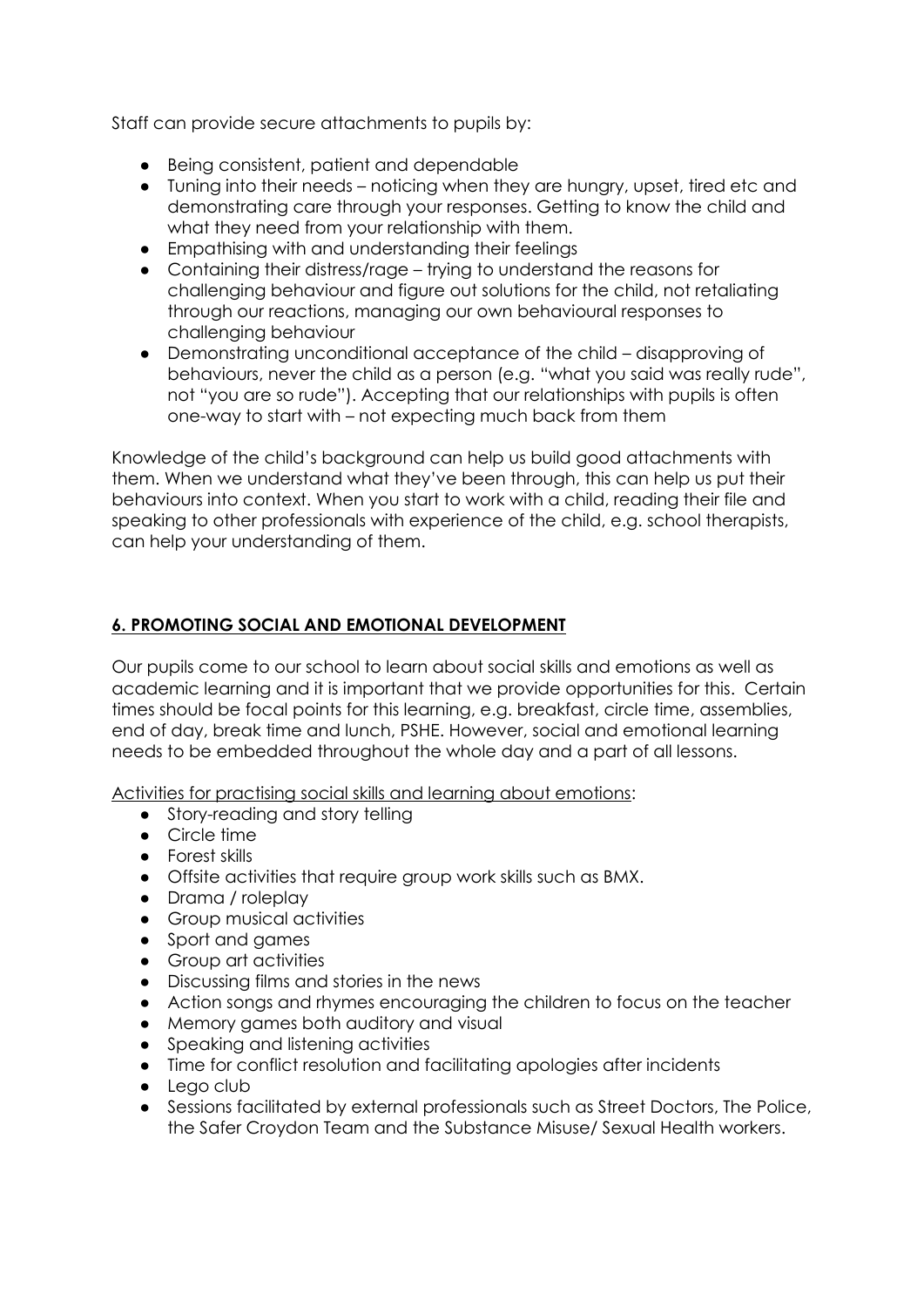# **Play**

Play is vital in children's development and teaches them about their emotional and social world. Children use play to rehearse for real life. It is essential that the children have the opportunity for directed and spontaneous play as part of their personal and social development. Age-appropriate play is just as important for older pupils who may have missed out on early years' opportunities for play and will have missed out on this kind of learning as a result. Boundaries and rules are important in play and these need to be explicit with reminders where necessary. Play opportunities need to be matched to pupils' level of development - pupils may need to engage in supported solitary play before moving onto parallel play (play in the company with others but without much interaction) and finally social play.

#### Communicating about feelings

Pupils need to be encouraged to communicate appropriately about their feelings instead of acting out their feelings through challenging behaviour. We can support them in this in a number of ways:

- Modelling talking about our own feelings and emotional reactions This is particularly important for male staff to help overcome gender stereotypes around boys being "allowed" to talk about feelings
- Praising pupils whenever they manage to tell you about their feelings
- Verbalising your thoughts about a child's emotional state (this is communicating their feelings for them before they're able to do this themselves) – wondering aloud ("I'm wondering if you're upset because….")
- Providing opportunities for emotional communication ask about their weekend etc
- Make it safe for children to talk about their feelings normalise their feelings by letting them know that we all have these feelings ("I'm not surprised you're upset, most children get upset when….")
- Empathise with their feelings this helps them feel understood and when we feel understood it encourages further communication

#### **Language**

- The school uses a common language in line with the OT advice to describe how they are feeling – high, low or just right. Pupils have verbal or visual supports to be able to identify the state they are in at different points in the school day; they can then discuss or point out what activity could help them to feel less agitated.
- Consistent language describing behavioural expectations are made explicit to all students. A clear choice system is used in order to empower the students in making informed choices in relation to the action they take and consequences they will experience. This is discussed within the context of what works and does not work in life.
- Never say 'No', always say 'stop' proceeded by the students name when referring to a student's behaviour.
- Say no in answer to curriculum questions.
- Say 'No' in relation to unacceptable actions e.g. the rule is "rule is No hitting".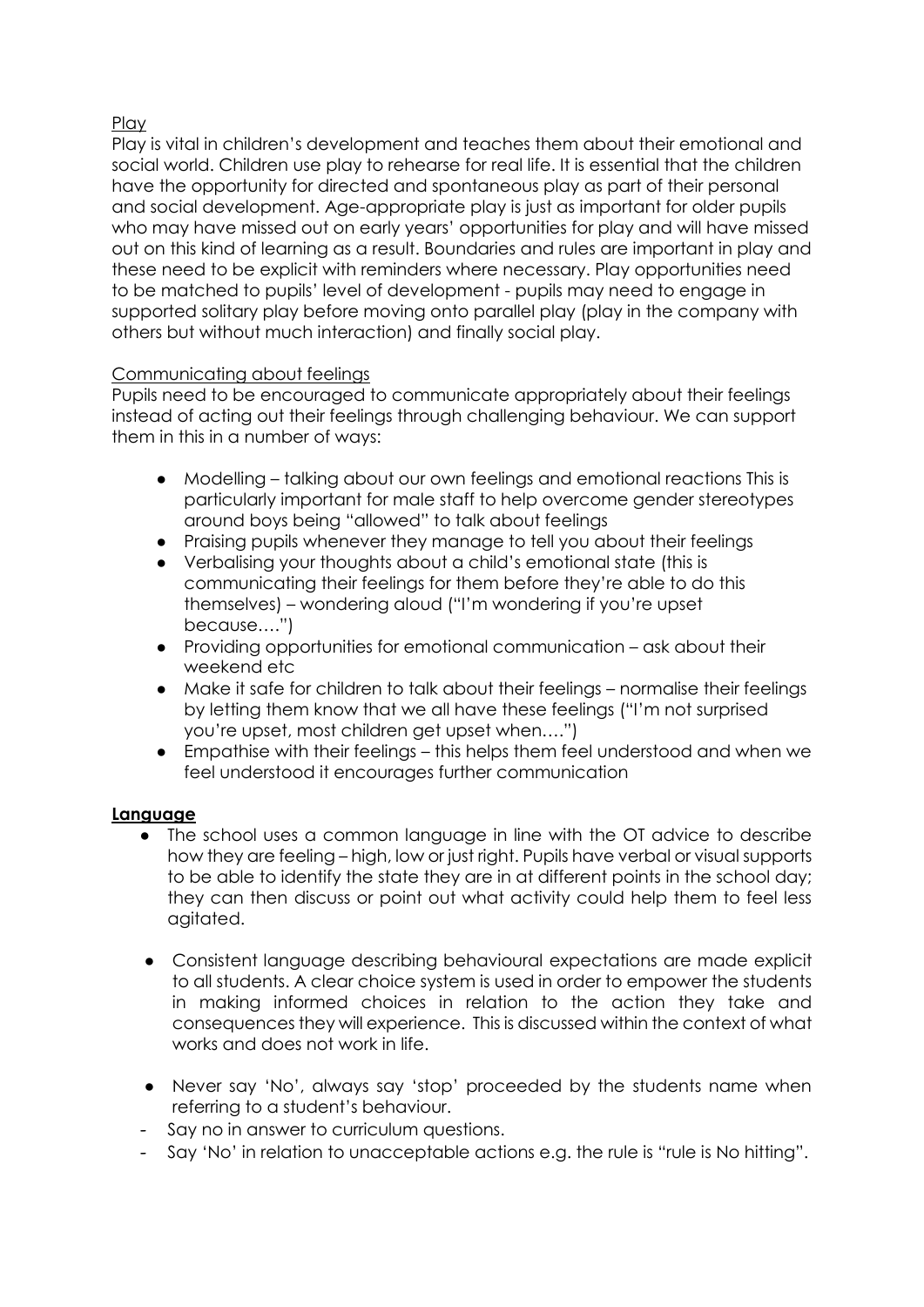#### **Choices and consequences:**

- When supporting a student in stopping a behaviour always give the student a choice by linking the expectation with the action and the consequence.
	- a) For example 'The school expectation is 'no verbal abuse'. You can choose to use verbal abuse and explain why you have used it to the head teacher at lunch time, or you can choose to stop using verbal abuse and go out to play at lunch time.

One choice will be educationally, socially and physically advantageous to the pupils/pupil with an individually positive outcome. The other choice will be a choice which is unacceptable educationally, socially and or physically with an outcome which is less desirable to the pupil.

- b) If further clarity for the student is required (e.g. if student is experiencing upset and information processing is reduced), staff use two hands out, palms upwards and pointing to one palm staff will say, "Name, you can choose (a) and (b) will happen". They will point to the other palm and say, "or you can choose (c) and (d) will happen".
- c) Working in this way requires staff to know what each pupil's powerful positive and negative reinforcers are. This implies working closely with parents.
- d) If a pupil refuses to choose, staff will say "Not choosing means you are choosing (c) and (d) will happen.
- e) The tone of voice used by staff when offering choices will be neutral and assertive.
- f) For older students or those with the capability tie in the consequences and choices into their longer term reward or goal that they are working towards. This may involve reference to academic goals or aspirations they have.
- If a pupil makes a choice which is not in their self interest, a consequence takes place, such as losing out on play time or special choosing time in class. After this has taken place, the question is posed to the pupil; "Did that work for you?" This encourages good behaviour from an objective, non-judgemental point of view where there is an objective space for pupils to develop an understanding of right and wrong.
- When the pupil has reflected on their behaviour and whether it worked or not Staff will say "What would have worked?" We have to bear in mind that all the above strategies have to be repeated many times. Research shows that pupils with language disorder have to have things repeated to them 1,000 times before they understand them and can use them. Given the social complexity of autism, consistency and repetition of language and approach are even more important.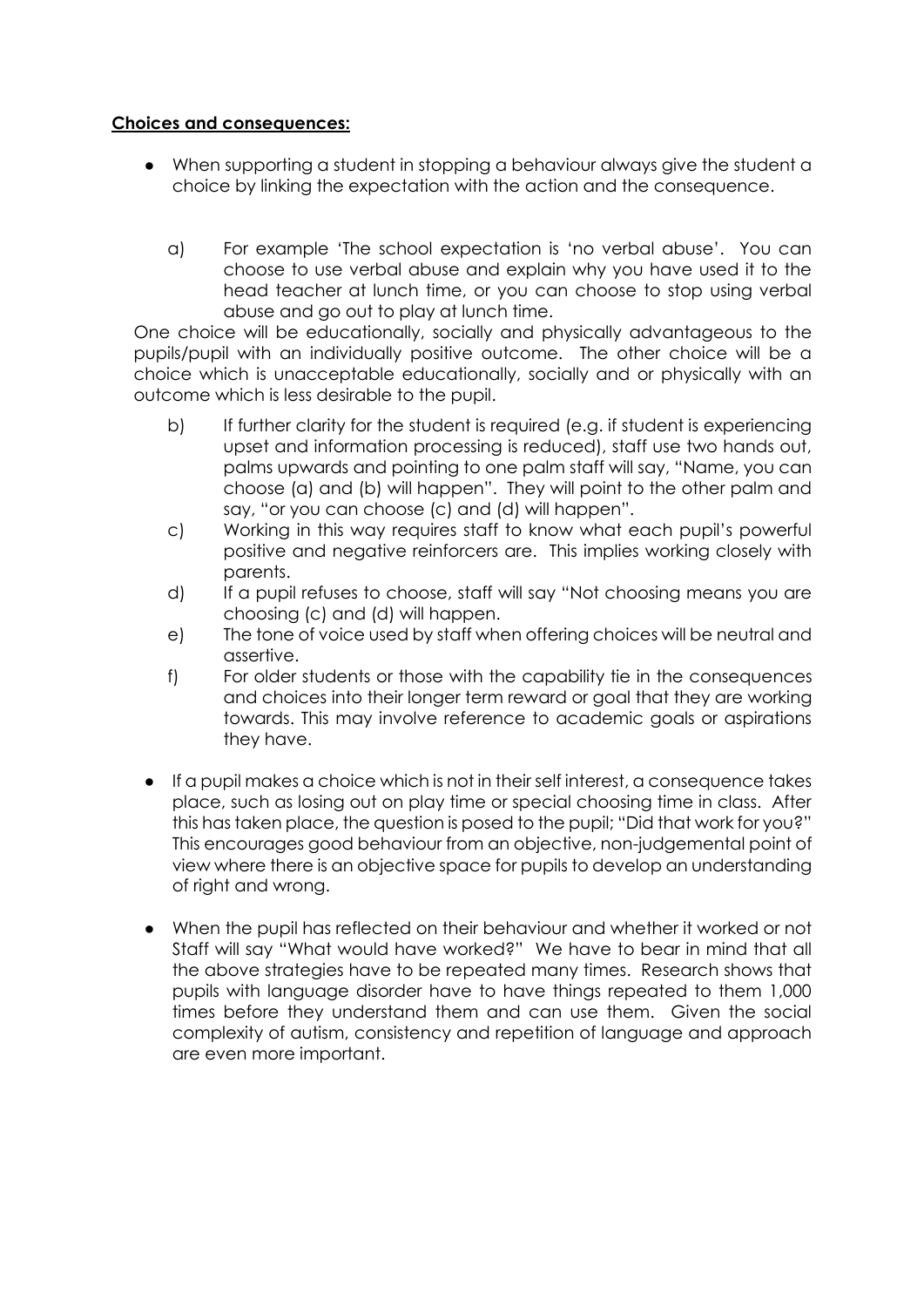#### **Clearing up and sorting things out:**

- After any upset it is important to support the pupil in identifying the cause of the upset.
- There are three causes of upset:
	- a) You expect something to happen and it does not.
	- b) You want to do something and someone or something stops you.
	- c) You want to say something and you do not know how to say it.
- Staff can then support the pupil in identifying a strategy that will work in clearing up the upset. The pupil will be praised for identifying the cause of their upset and for clearing it up. This promotes a sense of completion and allows pupils to continue with their day with their self esteem intact.
- Staff are trained in using an adapted restorative justice session which uses a visual to prompt reflection on the feelings around an incident and what could have been done differently, as well as better strategies for the next time. This strategy is differentiated by age group and level of functioning.

## **7. MANAGING BEHAVIOUR**

#### i. Expectations and boundaries

The children need to be faced with clear expectations and boundaries. They will feel safe when they recognize that we all work together for them and the boundaries hold them secure and that the adults are in charge of themselves and the children. Class rules should be clearly displayed and should emphasise "do's" rather than "don'ts". Pupils, particularly older pupils, should be involved in deciding the rules.

Abusive language and disrespect is unacceptable and children need to be given the appropriate language and strategies to use. They need to be reminded of the school ethos of respect for yourself and others and dealing with each other in an acceptable manner. If abusive and disrespectful language is not challenged, it becomes accepted and allows for a climate of conflict and hostility to develop. If a child has become extremely distressed and is out of control and requiring physical intervention, the language used may be regarded somewhat differently. At these times it may be more helpful to ignore any verbal abuse and not to respond to it until the child has gained some level of calm. It is likely that there are other behaviours that need to be addressed at this point and the language is not a priority.

Be in the right place at the right time. This is an important management tool. Children should be taught to always ask before leaving a room and should only visit the place stated. Younger children should also always be accompanied or discreetly monitored by an adult. Older pupils should be given opportunities to prove they can be trusted.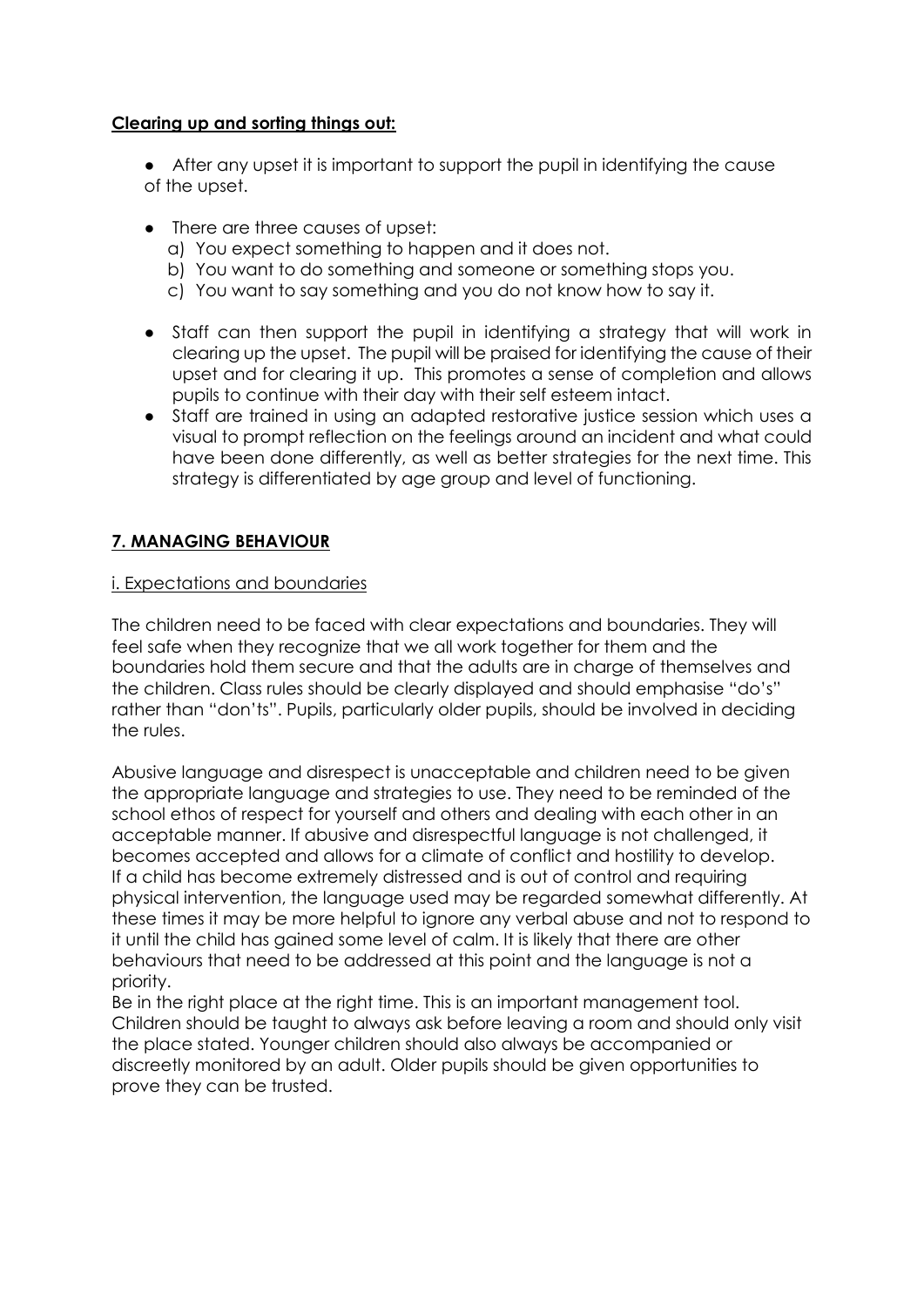## ii. Self-Awareness / Managing Ourselves

It is important that we act as role-models for our pupils. This means containing our own emotional reactions to situations and modelling behaviours that we hope our pupils can achieve. Managing behaviour is firstly dependent on the climate created by the adults within the classroom and then within the school.

- Use respectful verbal and body language when addressing pupils
- Make positive eye contact and address children with confidence.
- Address children by name and be clear in your message to them.
- Never use swearing or discuss inappropriate subjects in the presence of pupils
- Don't shout or using aggressive body language. Remain calm but confident even (*especially*) when faced with challenging behaviour. We can be authoritative without being aggressive.
- If you are finding a situation too challenging to remain in control, ask for support or for someone else to take over – recognise when you are no longer helping the situation
- Model positive communication with other staff in front of pupils
- Communicate honestly and openly with the children and each other
- Be careful with humour avoid humour containing playful threats of aggression – often misinterpreted by the child as real aggression

We also need to be clear that we are the adults and it is our job to educate the pupils and look after them when they are in our care. We take charge and although the children are to be included in decision making and in particular in devising their own behaviour targets, it must be clear to them that the adults look after them. This does not mean that we can't be friendly and warm with the children, but that we always combine this with being the adult and boundaried. This requires particular skill with older pupils where this needs to be balanced with allowing them more opportunities for being responsible and independent. The way we do this mirrors how a good parent gradually renegotiates boundaries with a teenager while still remaining the parent.

# iii. Dealing with challenging behaviour

The school has an emphasis on prevention rather than reaction. All the elements of our practice should be contributing towards prevention of challenging behaviour arising. When challenging behaviour does arise, the emphasis is on de-escalation.

De-escalation strategies:

- Firstly speak quietly and privately if possible to the child. Remark on a time when they have successfully changed a response. Pick out their strengths and remind them. Remember their individual targets and highlight the rewards.
- Offer alternative strategies (where these have already been agreed with a child so much the better).
- Use time-out or moving to the nurture area, sensory room or soft play room.
- Reiterate your commitment to supporting them and desire to help them.
- Avoid shouting, be aware of your body language and giving the child space
- Use diversion, change the activity to remove pressure
- Wonder aloud about the feelings behind the behaviour empathise with the feelings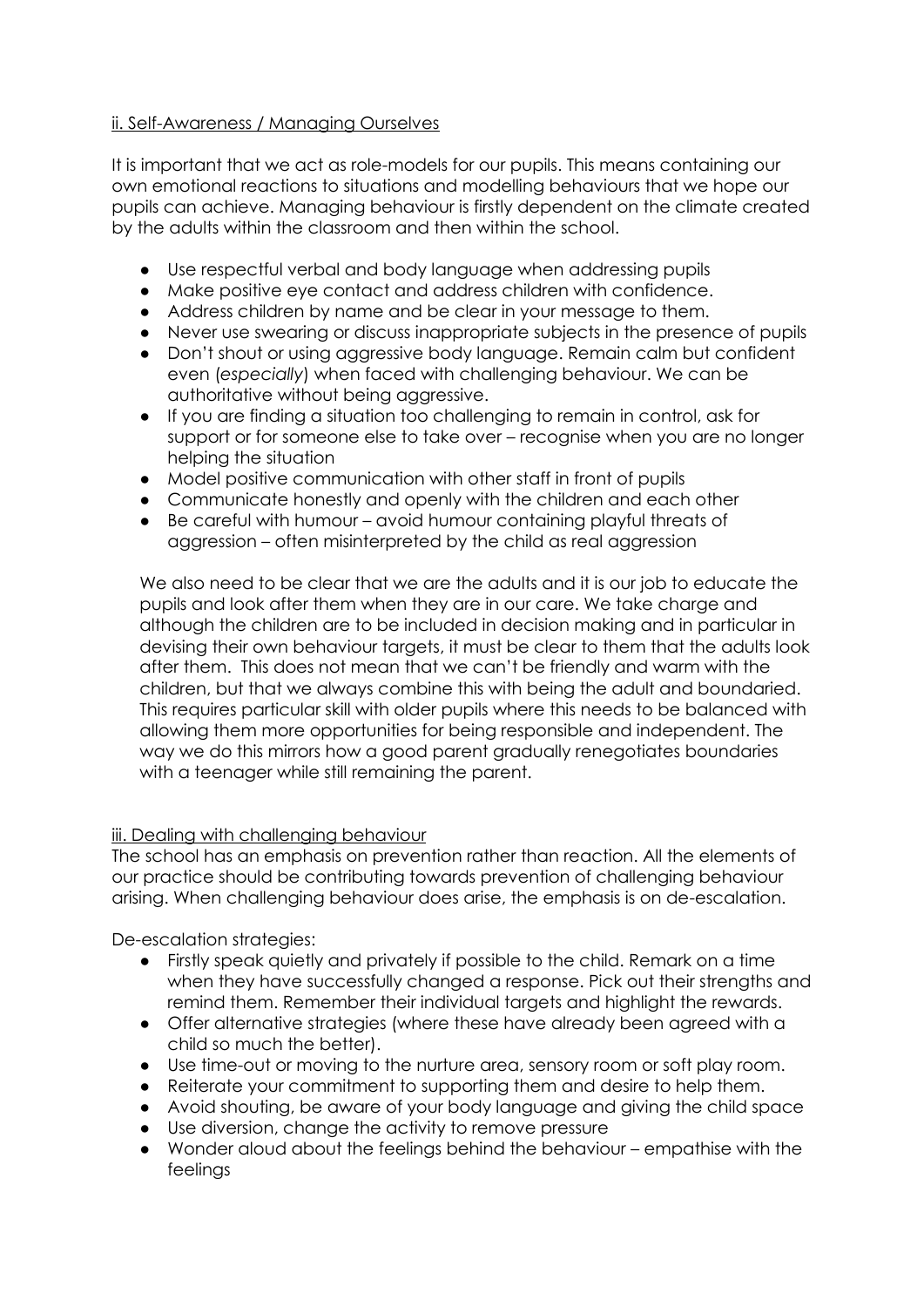- Don't use threats of sanctions until all other strategies have been used
- Ask for help from another adult if you feel the pupil might be better helped by someone else

Physical Intervention should only be used as a last resort. The child should be given warning prior to a physical intervention. All staff are fully trained in appropriate PI – PRICE training. (Protecting Rights in a Caring Environment).

The following points also need to be adhered to by all staff.

- Physical intervention is used only to prevent injury being caused to any person, including the child himself, damage to property, engagement in any behaviour prejudicial to the maintenance of good order and discipline in the school or among any of its pupils.
- The number of staff involved should be the minimum necessary to safeguard the child and others.
- The force used must be the minimum necessary to deal with the harm that needs to be prevented, i.e. it must be reasonable in the circumstances.
- Staff should only "hold" a child for a maximum of ten minutes. Other staff may need to offer support.
- All children have an Individual Behaviour Support Plan including a Risk Assessment Form which outline specific considerations for that child in relation to physical intervention. These are updated on a termly basis.
- Staff need to follow a system of recording following any physical intervention. The incident report form needs to be filled in before staff leave their shift. All staff and children involved must read through the report form and sign it. A follow up form is also completed which records the child's perception of the incident and looks to a resolution.
- During a PI, don't attempt to discuss the incident the child will be too distressed to think about it and it may further escalate behaviour. The time for that is later when the child has calmed down. Focus any talking on trying to soothe the child and help them calm. Verbalise your belief in their ability to calm down and turn the situation around. Verbalise your commitment to continue to support them ("I'm here to help you" etc). Don't retaliate to verbal abuse from the pupil.

A complaints procedure is also in place for pupils and parents. Pupils have the right to complain and if they want to, should be supported in this.

Where possible "timeout" is given for staff and child following a physical intervention. Senior members of staff offer supervision sessions for less experienced members.

Wherever possible time needs to be taken to work through the reasons for "holding" with the child. The experience can be used for addressing issues which cause violent responses and the child can be guided in how to prevent a reoccurrence.

#### iii. Rewards, Consequences and Sanctions

Clear consequences and sanctions are essential for pupils with SEMH/ASD and Challenging Behaviour but the emphasis should be on rewarding good behaviour. Our pupils come to our school with a perception of themselves as "bad" and it is often easy for them to fit into a cycle of behaving badly and being punished from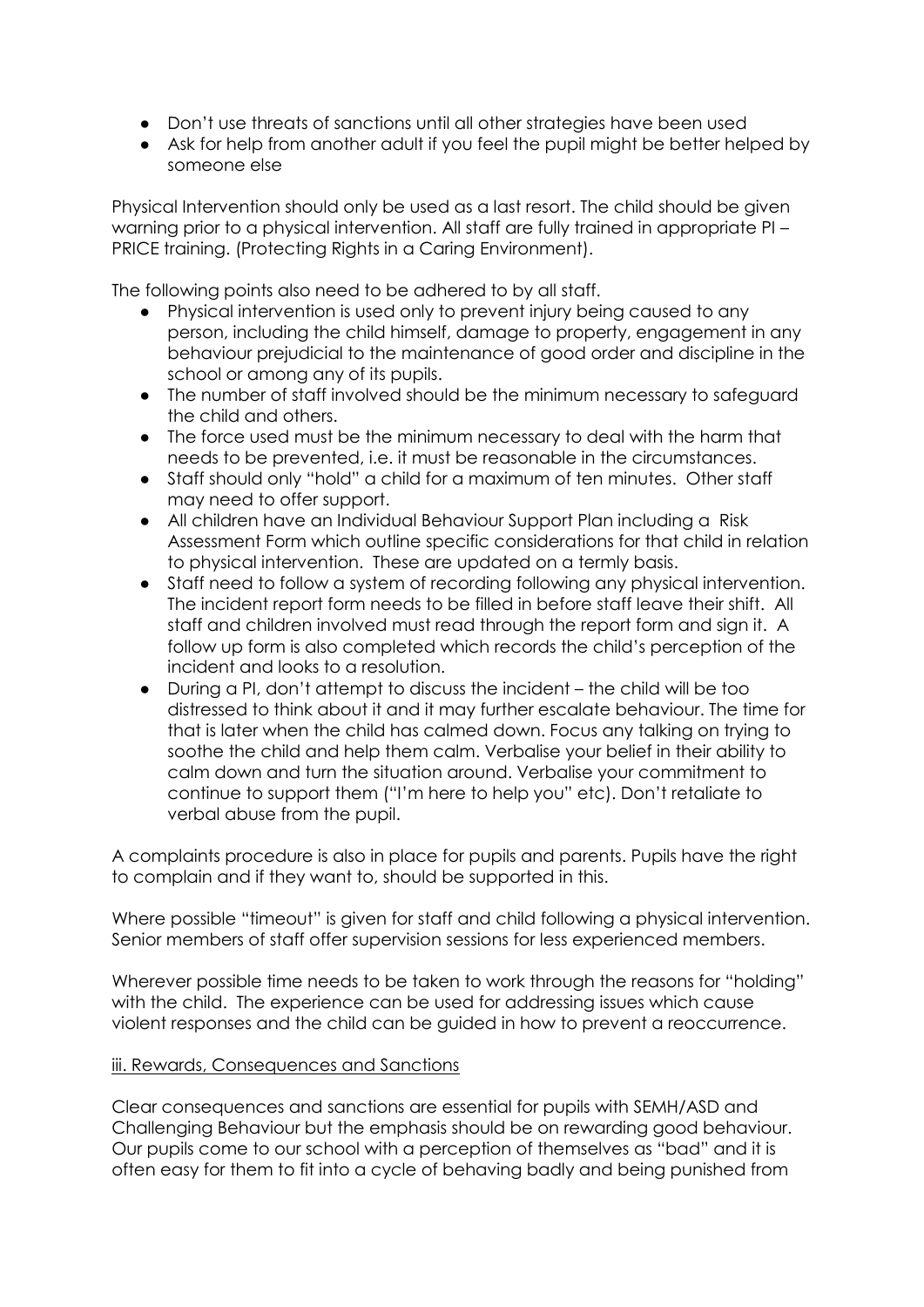which they can see no hope of escaping. A clear, easy-to-understand and consistent reward system is essential in helping pupils notice and celebrate their own successes and build a different perception of themselves. The system should incorporate the following features:

- Frequent rewards depending on child's ability to wait and link the reward to the correct behaviour. In addition to weekly rewards, some pupils may need opportunities to gain rewards on a daily or even shorter basis
- For older students or those with the capability using 'larger' or long term rewards can be an alternative option to re-engage them. Breaking these down into small steps to achieving the 'larger' reward through the common traditional reward systems that they are used to.
- Targets for rewards need to be motivating and realistic. Use of visual tokens to represent reward helps children with SEMH/ASD to see that they are doing well and also makes the reward more meaningful if it is personalised.
- Rewards that are earned must be given when they are expected. If not, the child's trust in adults will not be allowed to develop
- never take away an earned reward as a sanction. This will again damage trust and seem unjust to the child
- Opportunities for public celebration of success (e.g. special mentions)
- Make sure that small successes get noticed and rewarded/celebrated
- **Avoid using time with a favoured adult as a reward** this contradicts the notion of staff as consistently available attachment figures and can lead to insecurity in the child's attachment to staff. It can also lead to unbearable feelings of envy in other children

#### General Rewards

- Individual praise and encouragement (Non-verbal; smiles, eye contact, thumbs up, body language, signing and symbols)
- Break time in a different place/different equipment
- Extra time, computer games, with favourite members of staff. This may be choosing time at the end of the lesson.
- Extra play time agreed with the teacher.
- Appropriate positive written comments on work.
- Awarding of stickers and privileges.
- Telling the Head teacher.
- Displaying work
- Public commendations for good behaviour and work in class and assembly
- Positive communication with parents to share success- Parents can be invited by the class teacher to share in the pupil's success by sending photocopied work home. Use of home school book.
- Teachers will, where possible, reward the pupils with opportunities for curriculum choices.
- Positive calls home.

Individual Reward Systems: Pupils have individual reward systems which are differentiated according to age. From stickers to tokens and ticks on a chart, to verbal agreements, pupils are supported through individual rewards organised by the class team, with the support of the multi disciplinary team, to improve behaviour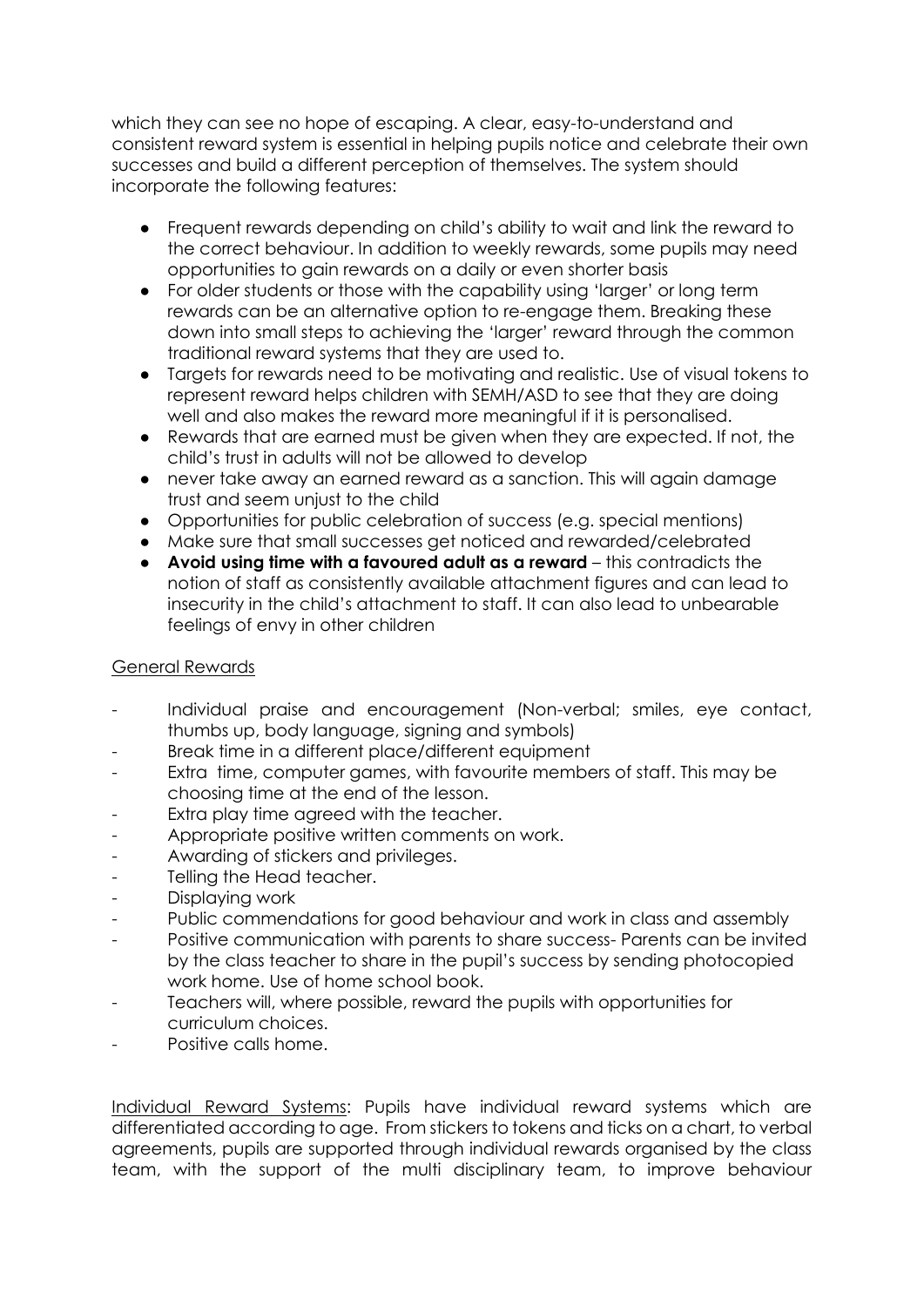management of each pupil's needs with individualised reinforcers. These frequently include 'I am working towards…' visual aids. Choosing time for younger students and free time for older students is an effective structured way of supporting individuals with autism who may have a very personal range of reinforcers for positive behaviour.

**Debriefing** incidents with pupils is essential in helping them to reflect on the consequences of their actions and understand the sequence of events involved. Our pupils act impulsively on their feelings without thinking. We need to help introduce a pause for thought in the sequence so that they can manage their reactions better.

**Sanctions** need to be applied sensibly and make sense to the child. They should, where possible, be included in the course of the day. Where possible, avoid escalating incremental sanctions, e.g. the constant removal of minutes off break time, as this can become too anxiety-provoking for our pupils leading to hopelessness and sabotage. Wherever possible, include a reparation activity as part of the sanction. Sanctions should be as consistent as possible throughout the school but we recognise that sanctions also need to be tailored to a certain extent to individual needs. Classes for younger children can operate a 'choosing time' system whereby children are rewarded for good achievements and good choices by receiving a short period of activity they choose. These times punctuate the day and occur at breaks between sessions. If a child displays negative and destructive behaviour during a lesson then part of the 'choosing time' will be used in paying back this time and resolving the problem.

To improve consistency of applying consequences to all children throughout the school, the following list offers a consistent framework.

- **Low level disruption**: child may work apart from classmates or pay back time out of choosing time or playtime.
- **Extreme disruption**: paying back time from choosing time or removed from class, miss playtime or part of lunch break. Receive a conferencing session from a staff member and undergo an internal exclusion.
- **Leaving school**: Paying back time and discussion with parents.
- **Dangerous behaviour**: child takes time out of choosing time to discuss with adults, repairs any damage, makes amends. If behaviour considered holds potential threat to well being of others this can lead to fixed term exclusion.
- **Damage to property:** makes good the damage, asked to contribute to replacement if appropriate, writes letter of apology to any persons concerned in own time, parents informed.
- **Violence**: incident if reported in physical intervention book needs to be discussed with child during choosing time or after school. Children encouraged to reconcile differences, make amends, finding an activity that could help injured party.
- **Any incidence of bullying**: logged and both victim and perpetrator take time to discuss the situation and find appropriate ways of resolving negative interactions by finding positive and cooperative activities.
- **Wilful violent attack on member of staff or another child** may result, after discussion with the Head Teacher, in an agreed fixed term exclusion.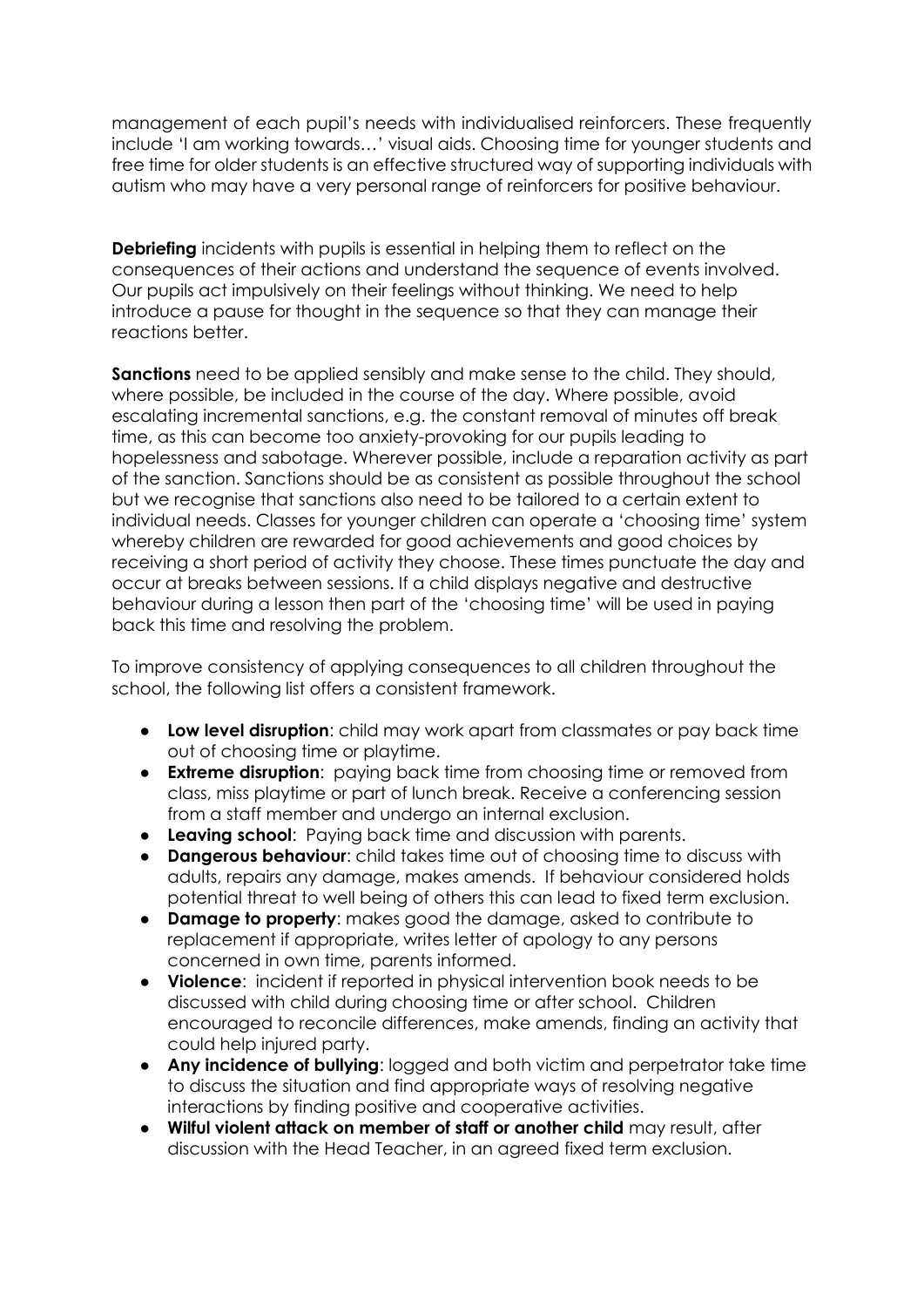#### iv. Positive Teaching

To help boost self-esteem and change how our pupils view themselves, we need to constantly be on the look out for small successes and to recognise and praise/reward these successes - *Catch the children being good*. It is important to remember that we need to notice behaviours that might seem ordinary but are significant for our children. It could be something as simple as a child saying hello back to you when you say hello to him.

Keep language as positive and solution-focused as possible. E.g. focus on what behaviours you want, not the behaviours you don't want.

# **8. DIFFERENTIATING LESSONS**

The way lesson content is taught needs to be differentiated to meet the special needs of our pupils. This depends on individual needs but can include:

- "Chunking" work into manageable small amounts
- Getting pupils actively involved in learning rather than passive recipients. Using kinaesthetic learning whereby pupils are physically moving as part of their learning (particularly for hyperactive pupils)
- Adapting how we communicate so pupils can understand.
- Picking up on pupils' individual interests and adapting lesson content to include these

If lessons are not differentiated appropriately, pupils may struggle to understand or engage with what is being taught which can lead to challenging behaviour or absenteeism as well as affecting their learning.

# **9. SUPPORTING MAJOR TRANSITIONS**

Our pupils often have histories of loss and abrupt confusing endings. They find major transitions such as changes in staff or changing class hard to cope with and will need support. Strategies that can help include:

- Wherever possible give advance warning, at least 4 weeks
- Support the child emotionally during the preparation reassure any anxieties, provide opportunities to ask questions
- Where a staff change is involved, give the child a chance to build a relationship with the new staff member before the handover takes place
- Encourage the idea of memory to help them cope with the loss involved. At the end of academic year, create a photo album with pupils celebrating memories of experiences from that year
- Demonstrate a concrete transfer of attachment where handover between staff is involved. Have a meeting with current staff, new staff and child and discuss successes, areas to work on etc
- When leaving school, be honest with pupils. This is a real ending, you won't be coming back. Express your pleasure at having worked with them, let them know you'll remember them, perhaps leave a concrete reminder of you such as a card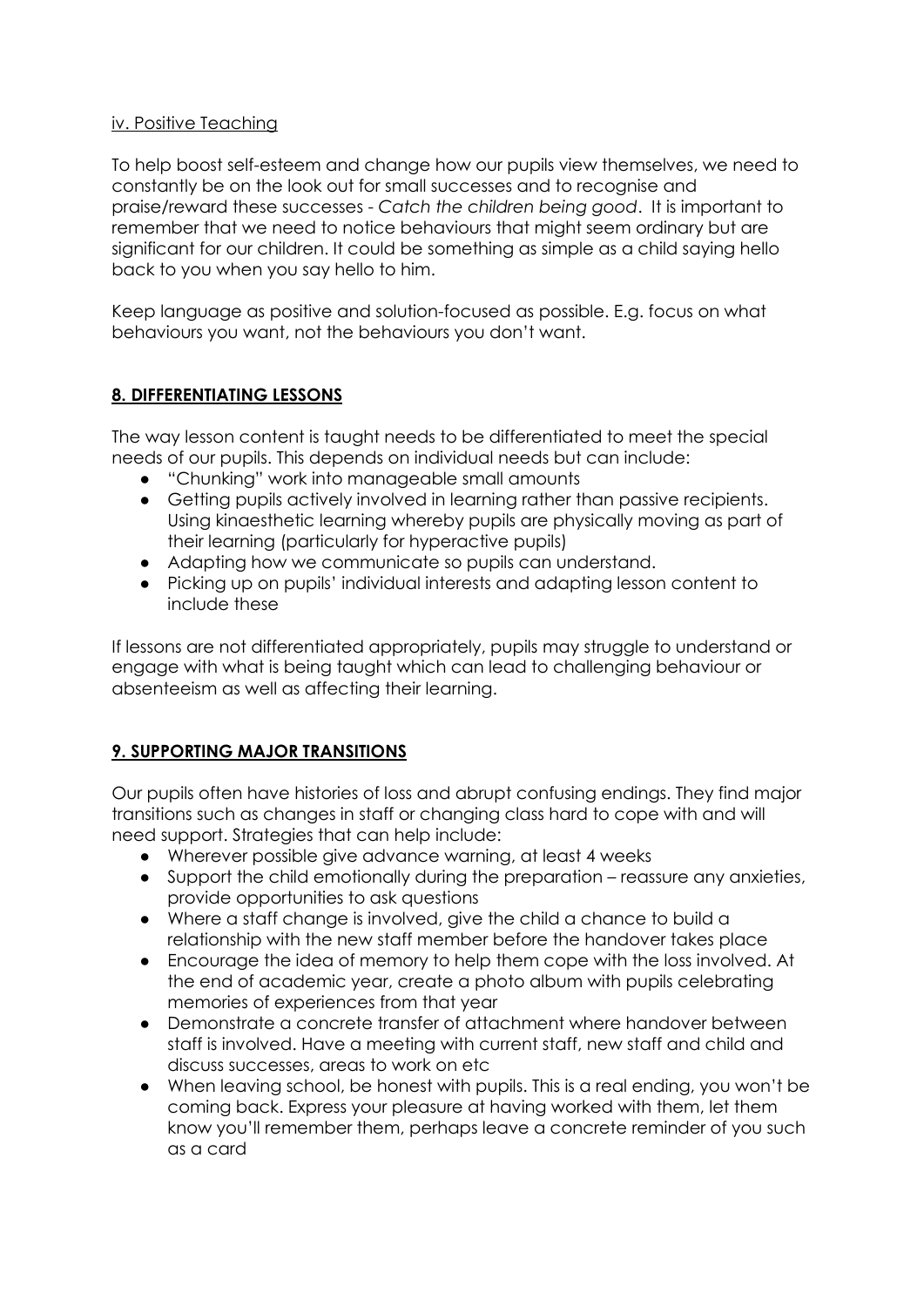Our pupils use all sorts of defences to protect themselves against the pain of loss involved in these transitions and we need to understand those defences. They can include denying any feelings of sadness, pretending not to care, trashing relationships before they end and projecting their feelings of anger/sadness into us through their behaviour.

## **10. SUPPORTING NON-ATTENDERS**

Some older pupils may be persistently absent from school. Sometimes this is partly an expression of natural adolescence in that they are absorbed in peer group activities outside of school and want to separate from the adult-imposed world. Often it is connected to their SEMH, e.g. anxiety about the future / depression, lack of motivation, drug addiction. Sometimes what we are offering them simply does not interest them sufficiently. We need to be mindful of these themes when tackling persistent absenteeism. Strategies that can be used to support non-attenders include:

- Being proactive not letting the situation worsen without any intervention. Reach out to the pupil – phone, text or letter. Communicate with parents. Arrange a Team Around the Family (TAF) meeting as soon as possible for other professionals, pupil and family to devise a strategy. If the pupil does not attend, ensure views are incorporated somehow into strategy and send copy to pupil
- Use home visits
- Be positive and encouraging in all communications with the pupil. Don't focus on the absence. Stress your ongoing support and availability for them (they may assume you don't want them back or have forgotten about them)
- If a non-attender manages to come to school, praise them enthusiastically and don't criticise them for the absence. Explore what helped them manage to come and how this could be developed
- Be flexible with timetables what are they interested in? Are they more likely to engage with a shorter timetable? However, balance this with constant change as this can appear inconsistent – give strategies time to work
- Engage the family help identify figures other than parents (Sibling? Grandparent? Family friend?) who can support the pupil come to school. Ensure pupil is being rewarded at home for attendance. Ensure regular communication with family
- Identify specialist support that may help with underlying problems therapy, drugs work etc
- Engage the support of the wider staff team and follow the school process of monitoring attendance.

It is easy to forget about absent pupils because they usually don't cause as much stress as the ones who do attend! However this is often linked to their own personal narratives about being unimportant and easy to forget about so demonstrating to them consistently that you are thinking about them is an important first step. Above all, don't give up hope and be persistent.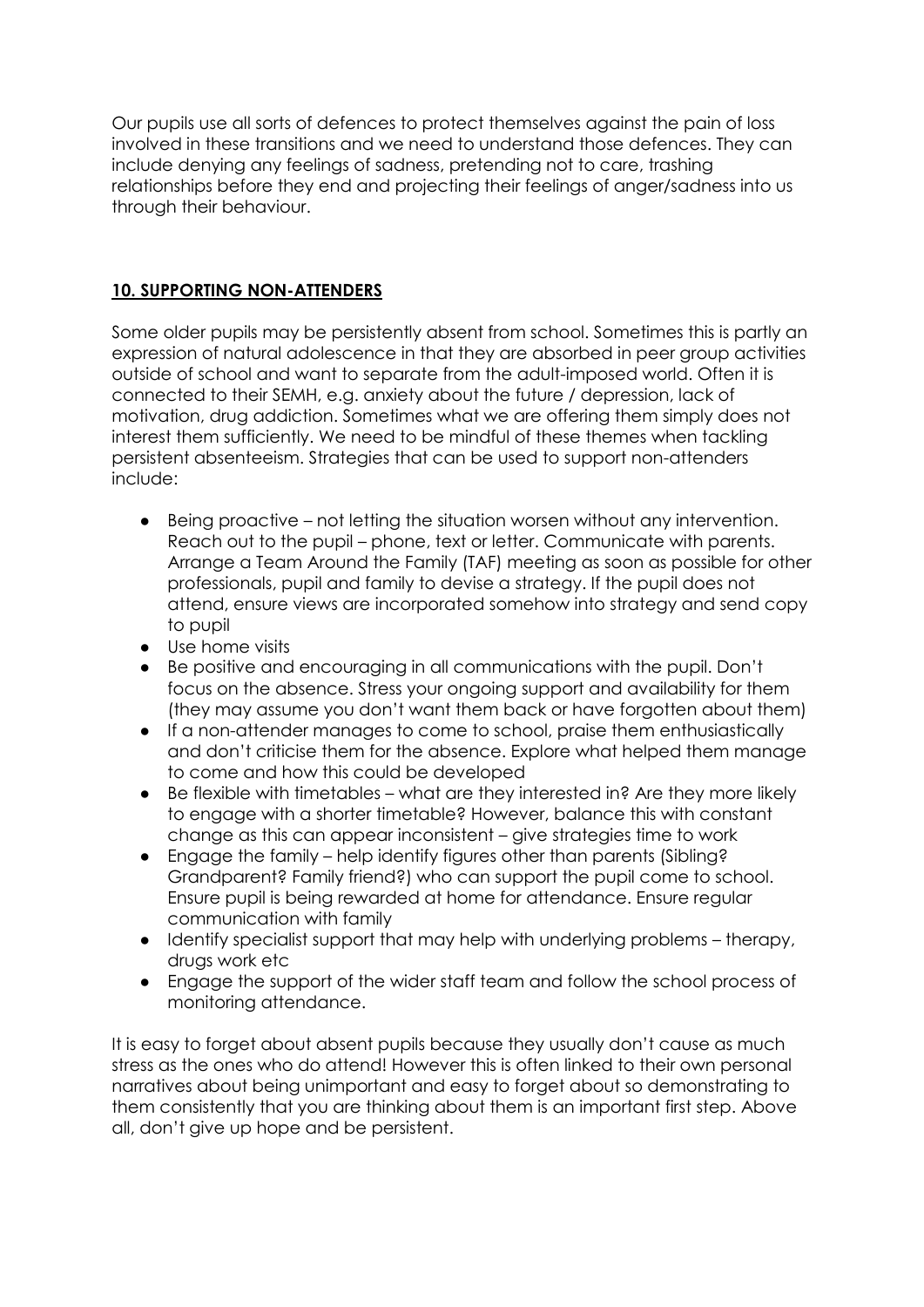# **11. WORKING AS A TEAM**

It is essential that pupils see us working together as a team. Many are at an emotional stage where they use "splitting" as an emotional defence to give them a sense of control over people. This involves splitting people into "good" people who are unrealistically idealised and "bad" people who are unrealistically demonised. To discourage this, adults need to demonstrate to pupils that they will not allow themselves to be split in this way. Examples of how we do this include:

- Noticing when a colleague's authority is being undermined by a pupil and openly challenging this
- Sharing information about behavioural incidents with colleagues in front of the pupil (in a way that isn't shaming and recognises any positives and opportunities for turning situations around)
- Adults assigned the "good" role pointing out how adults assigned the "bad" role actually help and support the pupil
- Being consistent as a class team with rewards/sanctions/rules
- Not (unconsciously?) colluding with pupils so that you get assigned the "good" role

It is important that we all work together and share information as appropriate to ensure that we are providing effective joined-up care for our pupils.

# **12. WORKING WITH NETWORKS AND PARENTS / CARERS**

The parents of our pupils are often struggling with their own past and present difficulties that impact on their ability to care for their children. They may be finding it difficult to manage their child's public and unpredictable behaviour. It is important that we build supportive relationships with parents so that there isn't an unhelpful split between school and home. Parents may have had difficult experiences themselves of school and so may be anxious about forming a relationship with the school. We also can only do part of the job at school in terms of helping our pupils progress and it is important to help in whatever way we can to support the relationships between our pupils and their parents. We can support parents in the following ways:

- Find out what is the best way to contact phone? Email? Text?
- What's the best time to contact?
- How regular? Needs to be regular enough to be of any use but not so that the parent feels overwhelmed
- Ensure that positives are fed back as well as concerns. Mention at least one positive in every contact. Parents need to be given opportunities to praise their children.
- Model positive interactions with pupils in front of their parents. Model giving praise, being respectful, not shouting etc
- Earn parents' trust by doing something concrete for them (e.g. find out about a play scheme)
- Be proactive use home visits if parent would prefer to coming to school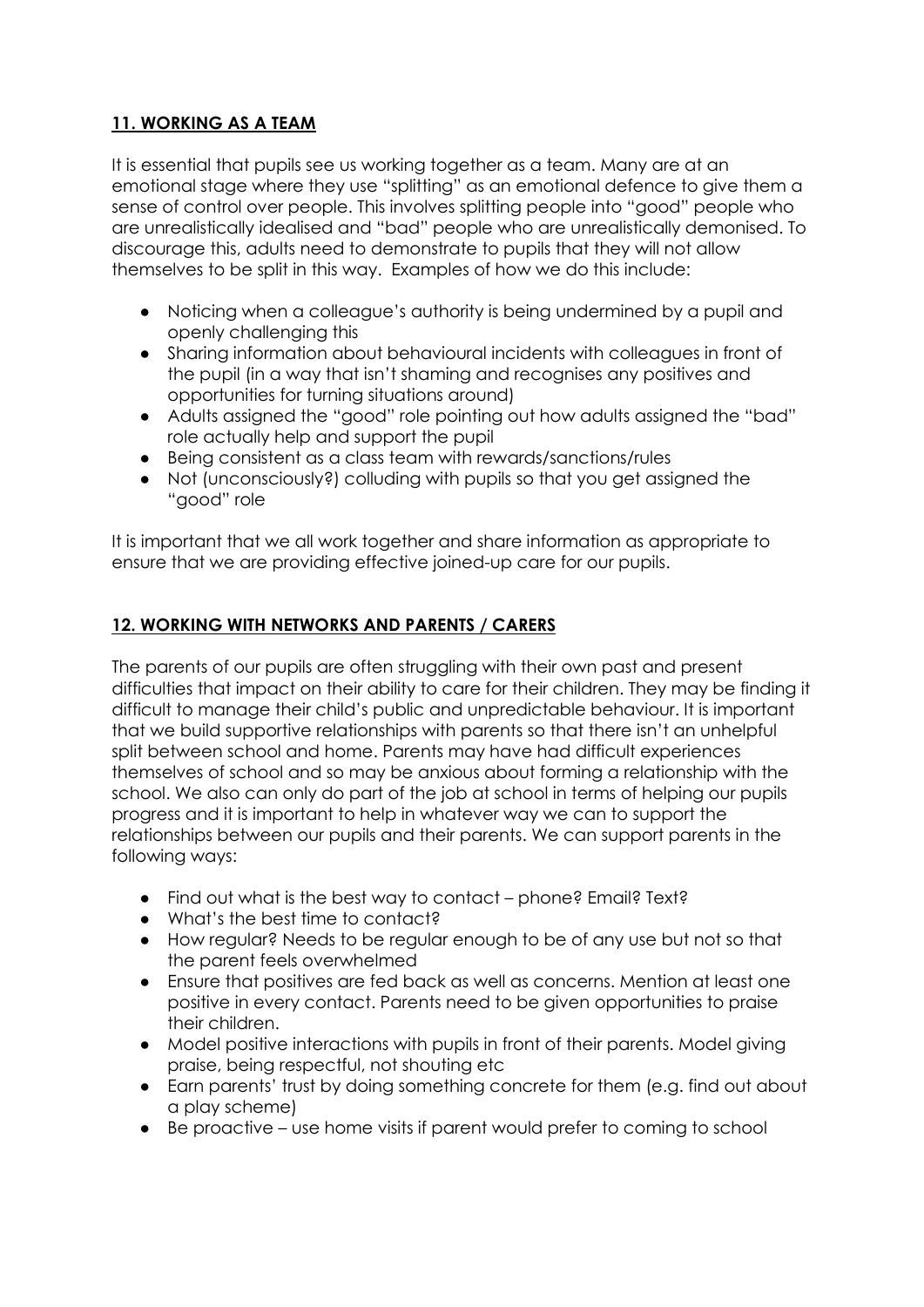- Ensure parents are informed promptly and effectively about school information, annual reviews, trips, incidents/exclusions etc. Don't rely on parents reading letters that are sent – follow up with a phone call
- Informal opportunities for parents to visit opportunities for positive experiences with children at school – Cooking? Celebrations? Parents events within the nurture groups?
- Letting parents know about support services at school therapy for children and families, GP, parent group, family counsellor.

It is also important that we work professionally and in a joined-up way with pupils' professional networks. These networks can also often become split, particularly when there is a lot of concern around a child. It is easy for one member (often the social worker!) to become demonised and blamed for everything that is going wrong and it is important to bear this in mind in meetings. The staff who work closest with the children should attend network meetings where possible – your input is valuable. If you feel you should attend but haven't been invited ask if you can attend. Network meetings can become negative and hopeless in a way which is damaging for the child – we can help by looking for positives and possible solutions and not colluding with any splitting or unfair scapegoating within the network. When sharing personal information about a pupil, be careful about what you share. It is important to balance the need to share information with the child's need for privacy. You should discuss with the pupil beforehand what it is okay for you to talk about otherwise you may damage your relationship with them.

## **13. Recording and reviewing:**

All incidents will be recorded on an Incident Form in sims. These forms will be checked daily and reviewed by a senior manager for any urgent actions. Additionally, staff concerns about incidents/patterns/unusual behaviour may be expressed to the Head of Site or SLT verbally and through a Cause for Concern on My Concern.

The monitoring process will consider

- The level of incidents across the school
- Patterns of incidents: are they occurring disproportionately with particular
- pupils, particular teachers, in particular year groups
- The accuracy of recording
- The extent to which approved interventions are being used.
- The extent to which all aspects of this policy have been followed
- Following an incident, consideration may be given to conducting a further risk assessment or reviewing the Behaviour Support Plan. Any further action in relation to a member of staff, or an individual pupil, will follow the appropriate procedures.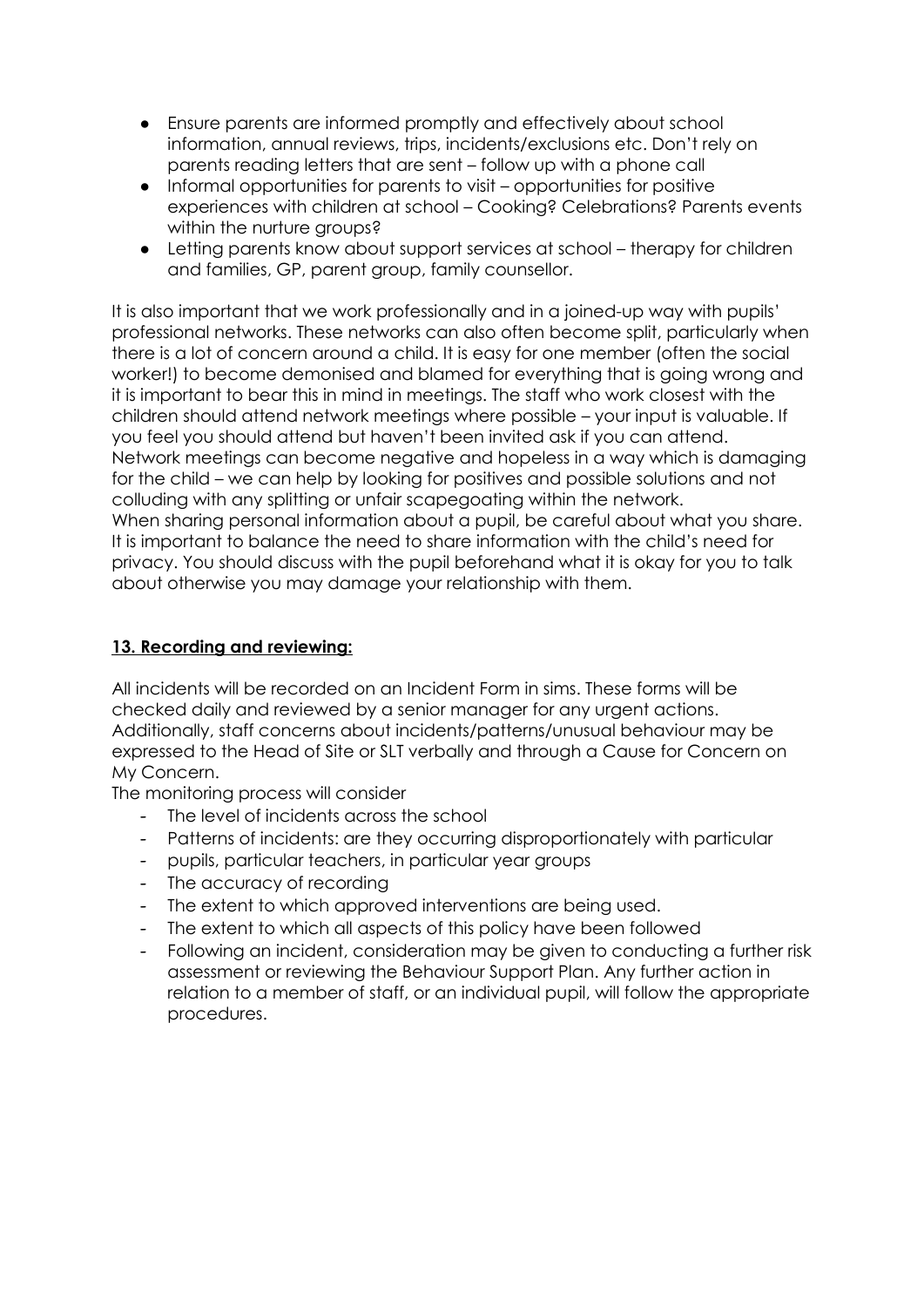# Behaviour expectations